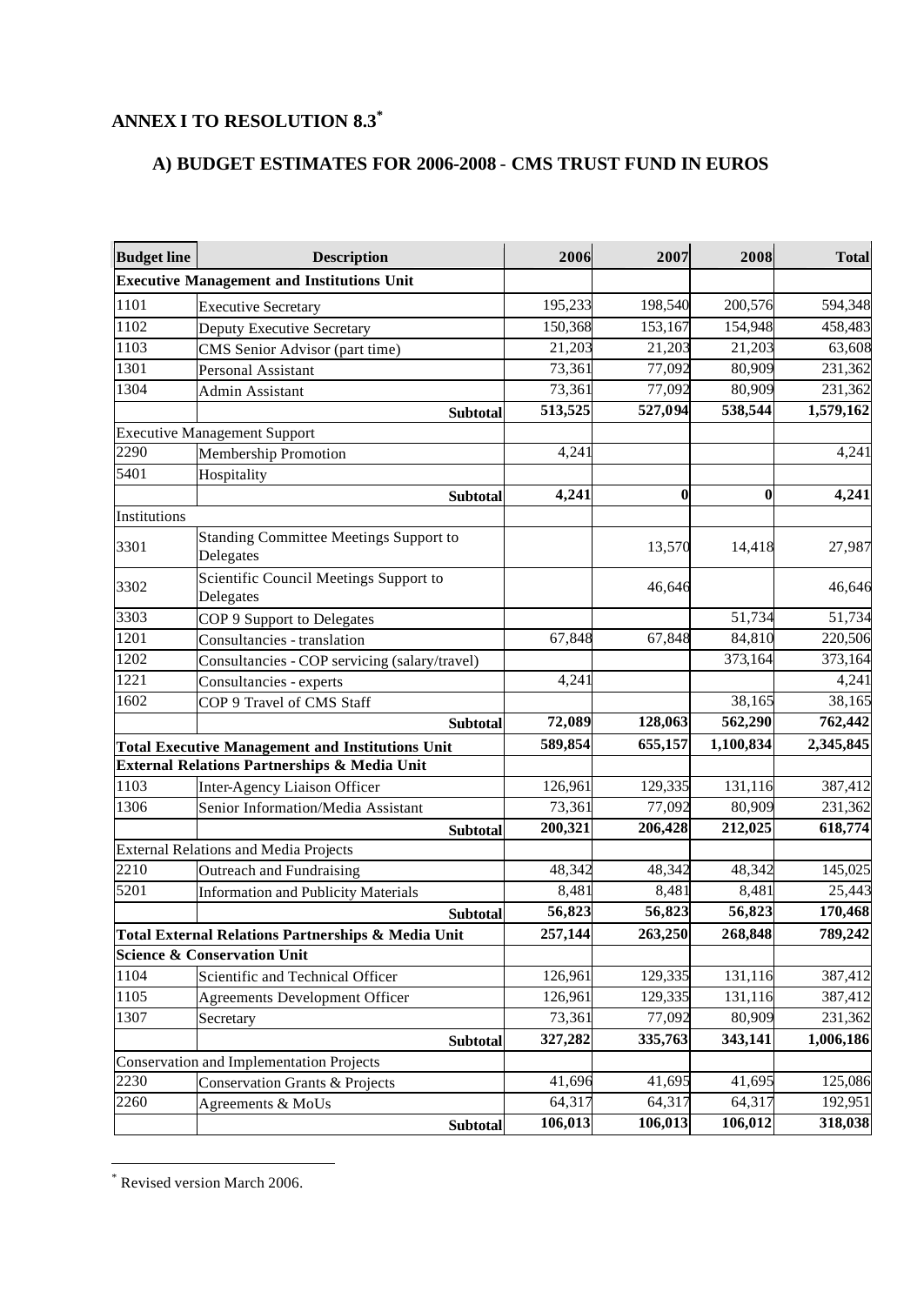| <b>Budget line</b>         | <b>Description</b>                                                                         | 2006      | 2007      | 2008      | <b>Total</b> |
|----------------------------|--------------------------------------------------------------------------------------------|-----------|-----------|-----------|--------------|
|                            | <b>Total Science &amp; Conservation Unit</b>                                               | 433,295   | 441,775   | 449,153   | 1,324,223    |
|                            | <b>Information and Capacity-Building Unit</b>                                              |           |           |           |              |
| 1106                       | <b>Information Officer</b>                                                                 | 126,961   | 129,335   | 131,116   | 387,412      |
| 1303                       | <b>Computer Operations Clerk</b>                                                           | 73,361    | 77,092    | 80,909    | 231,362      |
| 1305                       | Secretary-Clerk                                                                            | 73,361    | 77,092    | 80,909    | 231,362      |
| 1308                       | <b>Registry Clerk</b>                                                                      | 73,361    | 77,092    | 80,909    | 231,362      |
|                            | Subtotal                                                                                   | 347,043   | 360,612   | 373,842   | 1,081,497    |
|                            | Information & Capacity Building Projects                                                   |           |           |           |              |
| 2201                       | <b>Capacity Building Events</b>                                                            | 8,481     | 8,481     | 8,481     | 25,443       |
| 2205                       | <b>Information Management Plan</b>                                                         | 25,443    | 25,443    | 25,443    | 76,329       |
|                            | <b>GROMS</b>                                                                               | 4,241     | 4,241     |           | 8,481        |
|                            | <b>Subtotal</b>                                                                            | 38,165    | 38,165    | 33,924    | 110,253      |
|                            | <b>Total Information and Capacity-Building</b>                                             | 385,207   | 398,777   | 407,766   | 1,191,750    |
| <b>Administration Unit</b> |                                                                                            |           |           |           |              |
| 1107                       | Administrative and Fund Management Officer                                                 |           |           |           |              |
| 1300                       | <b>Finance Assistant</b>                                                                   |           |           |           |              |
| 1310                       | <b>Finance Assistant</b>                                                                   |           |           |           |              |
| 1311                       | <b>Administrative Assistant - Procurement</b>                                              |           |           |           |              |
| 1312                       | Administrative Assistant - Travel                                                          |           |           |           |              |
|                            | <b>Subtotal</b>                                                                            | 0         | $\bf{0}$  | 0         | 0            |
|                            | Common secretariat costs                                                                   |           |           |           |              |
| 1601                       | Travel: Staff on mission                                                                   | 55,127    | 55,127    | 56,484    | 166,737      |
| 4100                       | Office supplies                                                                            | 4,241     | 4,665     | 5,089     | 13,994       |
| $\frac{1}{4200}$           | Non-expendable equipment                                                                   | 8,481     | 9,329     | 10,177    | 27,987       |
| 5101                       | Maintenance of computers                                                                   | 1,696     | 2,120     | 2,544     | 6,361        |
| 5102                       | Maintenance of photocopier                                                                 | 5,089     | 5,513     | 5,937     | 16,538       |
| 5301                       | Communications (fax, telephone)                                                            | 14,418    | 15,266    | 16,114    | 45,797       |
| 5302                       | Postage and Courier                                                                        | 5,089     | 5,513     | 5,937     | 16,538       |
| 5303                       | Miscellaneous                                                                              | 2,120     | 2,544     | 2,968     | 7,633        |
| 5304                       | <b>Bank</b> charges                                                                        | 2,544     | 2,968     | 3,392     | 8,905        |
|                            | <b>Subtotal</b>                                                                            | 98,804    | 103,044   | 108,642   | 310,490      |
|                            | <b>Total Administration Unit</b>                                                           | 98,804    | 103,044   | 108,642   | 310,490      |
|                            | Saving bank charges                                                                        | $-2,120$  | $-2,290$  | $-2,375$  | $-6,785$     |
|                            | 2% of salary cost - Vacancies                                                              | $-25,448$ | $-25,449$ | $-25,449$ | $-76,346$    |
|                            | Secretariat efficiency (Annex C-14)                                                        | $-7,067$  | $-7,067$  | $-7,068$  | $-21,203$    |
|                            | <b>Grand subtotal</b>                                                                      | 1,729,668 | 1,827,198 | 2,300,352 | 5,857,217    |
| 6000                       | 13% overhead cost                                                                          | 224,857   | 237,536   | 299,046   | 761,438      |
|                            | <b>Grand total in Euros</b>                                                                | 1,954,525 | 2,064,733 | 2,599,397 | 6,618,655    |
|                            | Amount from reserve, recovery of subscription<br>arrears, and subscriptions of new parties | $-84,810$ | $-84,810$ | $-84,810$ | $-254,430$   |
|                            | Grand total to be shared by the Parties in EUROS                                           | 1,869,715 | 1,979,923 | 2,514,587 | 6,364,225    |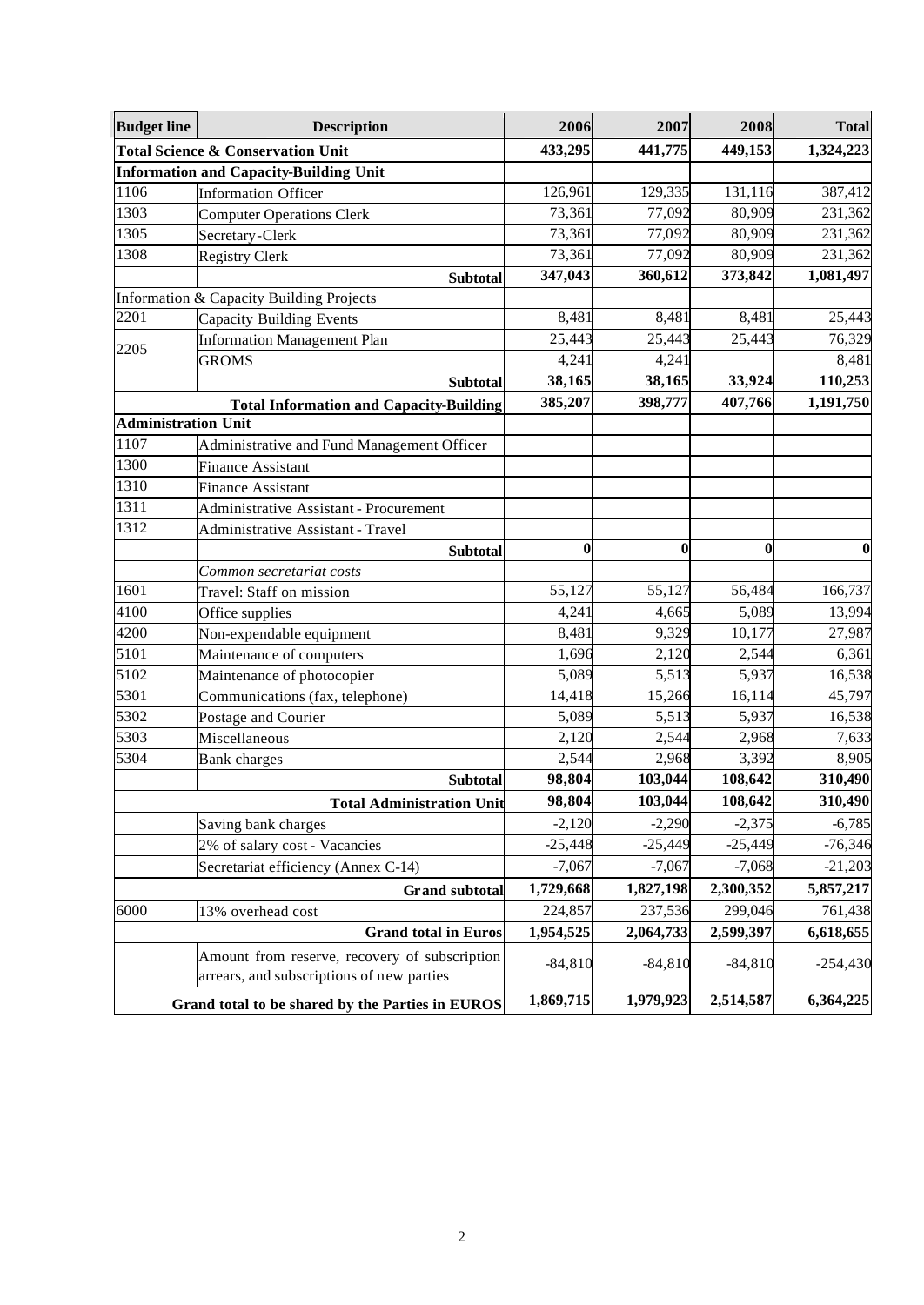| <b>B) BUDGET ESTIMATES FOR 2006-2008 - CMS TRUST FUND IN DOLLARS</b> |  |
|----------------------------------------------------------------------|--|
|----------------------------------------------------------------------|--|

| <b>Budget line Description</b> |                                                            | 2006    | 2007             | 2008      | <b>Total</b> |
|--------------------------------|------------------------------------------------------------|---------|------------------|-----------|--------------|
|                                | <b>Executive Management and Institutions Unit</b>          |         |                  |           |              |
| 1101                           | <b>Executive Secretary</b>                                 | 230,200 | 234,100          | 236,500   | 700,800      |
| 1102                           | Deputy Executive Secretary                                 | 177,300 | 180,600          | 182,700   | 540,600      |
| 1103                           | CMS Senior Advisor (part time)                             | 25,000  | 25,000           | 25,000    | 75,000       |
| 1301                           | Personal Assistant                                         | 86,500  | 90,900           | 95,400    | 272,800      |
| 1304                           | Admin Assistant                                            | 865,500 | 90,900           | 95,400    | 272,800      |
|                                | <b>Subtotal</b>                                            | 605,500 | 621,500          | 635,000   | 1,862,000    |
|                                | <b>Executive Management Support</b>                        |         |                  |           |              |
| 2290                           | <b>Membership Promotion</b>                                | 5,000   |                  |           | 5,000        |
| 5401                           | Hospitality                                                |         |                  |           |              |
|                                | <b>Subtotal</b>                                            | 5,000   | $\boldsymbol{0}$ | $\bf{0}$  | 5,000        |
| Institutions                   |                                                            |         |                  |           |              |
| 3301                           | <b>Standing Committee Meetings Support to</b><br>Delegates |         | 16,000           | 17,000    | 33,000       |
| 3302                           | Scientific Council Meetings Support to<br>Delegates        |         | 55,000           |           | 55,000       |
| 3303                           | COP 9 Support to Delegates                                 |         |                  | 61,000    | 61,000       |
| 1201                           | Consultancies - translation                                | 80,000  | 80,000           | 100,000   | 260,000      |
| 1202                           | Consultancies - COP servicing (salary/travel)              |         |                  | 440,000   | 440,000      |
| 1221                           | Consultancies – experts                                    | 5,000   |                  |           | 5,000        |
| 1602                           | COP 9 Travel of CMS Staff                                  |         |                  | 45,000    | 45,000       |
|                                | <b>Subtotal</b>                                            | 85,000  | 151,000          | 663,000   | 899,000      |
|                                | <b>Total Executive Management and Institutions Unit</b>    | 695,500 | 772,500          | 1,298,000 | 2,766,000    |
|                                | External Relations Partnerships & Media Unit               |         |                  |           |              |
| 1103                           | Inter-Agency Liaison Officer                               | 149,700 | 152,500          | 154,600   | 456,800      |
| 1306                           | Senior Information/Media Assistant                         | 86,500  | 90,900           | 95,400    | 272,800      |
|                                | <b>Subtotal</b>                                            | 236,200 | 243,400          | 250,000   | 729,600      |
|                                | <b>External Relations and Media Projects</b>               |         |                  |           |              |
| 2210                           | Outreach and Fundraising                                   | 57,000  | 57,000           | 57,000    | 171,000      |
| 5201                           | <b>Information and Publicity Materials</b>                 | 10,000  | 10,000           | 10,000    | 30,000       |
|                                | <b>Subtotal</b>                                            | 67,000  | 67,000           | 67,000    | 201,000      |
|                                | Total External Relations Partnerships & Media Unit         | 303,200 | 310,400          | 317,000   | 930,600      |
|                                | <b>Science &amp; Conservation Unit</b>                     |         |                  |           |              |
| 1104                           | Scientific and Technical Officer                           | 149,700 | 152,500          | 154,600   | 456,800      |
| 1105                           | <b>Agreements Development Officer</b>                      | 149,700 | 152,500          | 154,600   | 456,800      |
| 1307                           | Secretary                                                  | 86,500  | 90,900           | 95,400    | 272,800      |
|                                | <b>Subtotal</b>                                            | 385,900 | 395,900          | 404,600   | 1,186,400    |
| <b>Budget line Description</b> |                                                            | 2006    | 2007             | 2008      | <b>Total</b> |
|                                | Conservation and Implementation Projects                   |         |                  |           |              |
| 2230                           | Conservation Grants & Projects                             | 49,164  | 49,163           | 49,163    | 147,490      |
| 2260                           | Agreements & MoUs                                          | 75,837  | 75,837           | 75,836    | 227,510      |
|                                | <b>Subtotal</b>                                            | 125,001 | 125,000          | 124,999   | 375,000      |

1106 Information Officer 149,700 152,500 154,600 456,800<br>1303 Computer Operations Clerk 86,500 90,900 95,400 272,800

**Information and Capacity-Building Unit**

**Computer Operations Clerk** 

**Total Science & Conservation Unit 510,901 520,900 529,599 1,561,400**